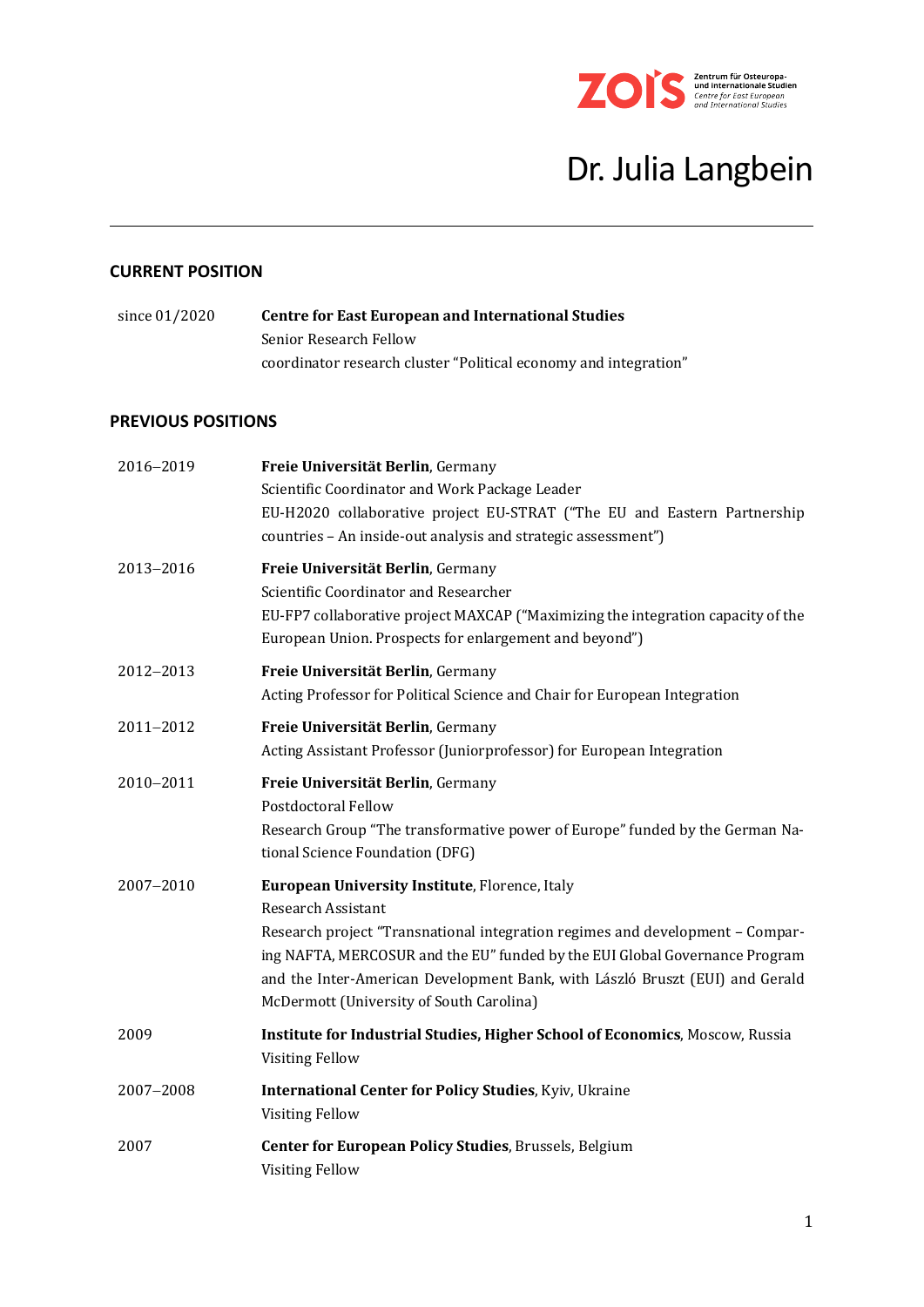

## **EDUCATION**

| 2007-2010 | <b>Ph.D in Political and Social Sciences</b>                                          |
|-----------|---------------------------------------------------------------------------------------|
|           | European University Institute, Florence, Italy                                        |
|           | Thesis title: "Patterns of transnationalization and regulatory change beyond the      |
|           | EU: Explaining cross-sectoral variation in Ukraine", Committee: László Bruszt         |
|           | (EUI), Tanja A. Börzel (FU Berlin), Adrienne Héritier (EUI), Jacint Jordana (UPF Bar- |
|           | celona)                                                                               |
|           |                                                                                       |
| 2006-2007 | <b>Master of Research</b>                                                             |
|           | European University Institute, Florence, Italy                                        |
| 1999-2005 | Diploma in Political Science ("Excellent")                                            |
|           | Freie Universität Berlin, Germany                                                     |
| 2003-2004 | <b>International Master of Arts in Russian Studies ("Excellent")</b>                  |

## **PUBLICATIONS**

### **Books and edited volumes**

- − (2020), Market integration and room for development in the peripheries, Review of International Political Economy, Special Issue, 27 (5) (with L. Bruszt).
- − (2015), Transnationalization and regulatory change in the EU's Eastern Neighbourhood, Ukraine between Brussels and Moscow, London: Routledge. Discussed in: Journal of Common Market Studies, Journal of Contemporary European Research, Political Studies Review, Public Administration, Zeitschrift für Außen- und Sicherheitspolitik, Zeitschrift für Vergleichende Politikwissenschaft.
- − (2013), Explaining policy change in the EU's Eastern neighbourhood. Europe-Asia Studies Special Issue, 65 (4) (also published as edited volume by Routledge, 2014) (with T.A Börzel).

#### **Journal articles and book chapters (peer-reviewed)**

- − (2020), Manufacturing development. How transnational market integration shapes developmental capacities in peripheral economies, Introduction to the Special Issue, Review of International Political Economy 27 (5), 996-1019 (with L. Bruszt).
- − (2020), Trade liberalisation and opening in post-soviet limited access orders, East European Politics, online first (with I. Gazizullin and D. Naumenko)
- − (2019), Shallow market integration and weak state capacities. Ukraine's development from periphery to periphery. Review of International Political Economy 27 (5), 1126-1146.
- − (2019), Shifting modes of market integration and the evolution of developmental alliances in Turkey, Review of International Political Economy 27 (5), 1104-1025 (with O. Markiewicz).
- − (2019), Core-periphery disparities in Europe: Is there a link between political and economic divergence?, West European Politics 42 (5), 941-964 (with T.A. Börzel).
- − (2017), Varieties of Dis-embedded Liberalism: EU integration strategies in Europe's Eastern peripheries, Journal of European Public Policy 24 (2), 297-315 (with L. Bruszt).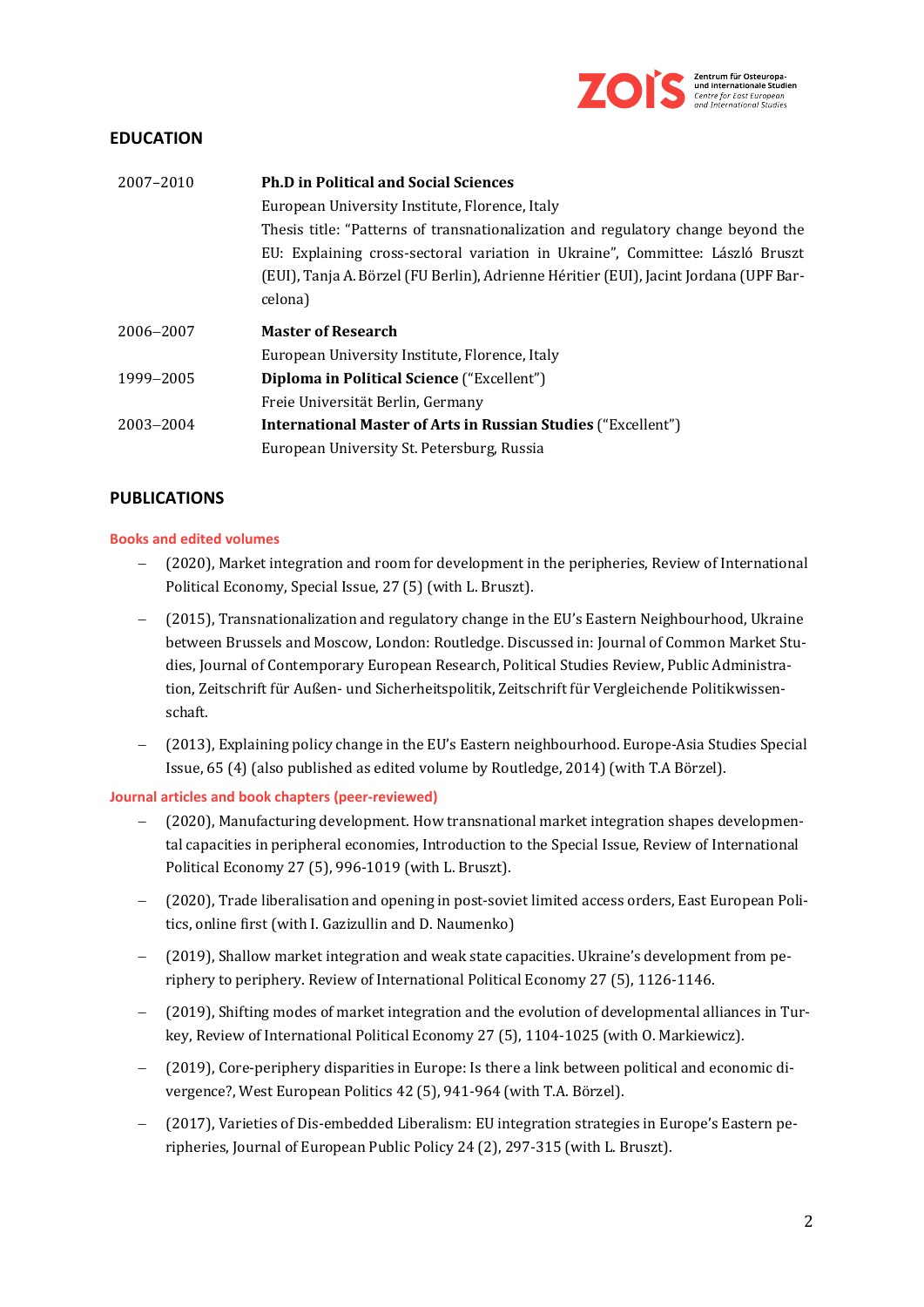

- − (2016), (Dis-)integrating Ukraine? Domestic Oligarchs, Russia, the EU and the politics of economic integration, Eurasian Geography and Economics 57 (1), 19-42.
- − (2014), Strategies of regulative integration via development: The integration of the Polish and Romanian dairy industries into the EU single market, in: Bruszt, L./ McDermott, G. (eds.): Transnational Regulatory Integration and Institutional Change in Emerging Markets, Oxford: Oxford University Press, 58-79 (with L. Bruszt).
- − (2014), European Union governance towards the Eastern neighbourhood: Transcending or redrawing Europe's East-West divide?, Journal of Common Market Studies 52 (1), 157-174.
- − (2013), Introduction: Explaining policy change in the European Union's Eastern neighbourhood, Europe-Asia Studies 65 (4), 571-580 (with T.A. Börzel).
- − (2013), Unpacking the Russian and EU impact on policy change in the Eastern neighbourhood, Europe-Asia Studies 65 (4), 631-657.
- − (2012), Convergence without membership? The impact of the European Union in the neighbourhood, Journal of European Public Policy 19 (6), 863-881 (with K. Wolczuk).

#### **ZOiS publications**

- − (2020), The Eastern Partnership at risk of falling into oblivion, ZOiS Spotlight 25/2020, Centre for East European and International Studies, Berlin.
- − (2017), No fuss, no glory: The Eastern Partnership Summit 2017, ZOiS Spotlight 33/2017, Centre for East European and International Studies, Berlin.

#### **Policy papers**

- − (2020), Economic cooperation between the EU and the associated countries: Making the most of development opportunities under the DCFTA, LibMod Policy Paper, August 2020, Zentrum Liberale Moderne, Berlin.
- − (2018), Varieties of Limited Access Orders in the Eastern Partnership countries: Implications for EU engagement, EU-STRAT Policy Brief No. 8, Freie Universität Berlin (mit E. Ademmer).
- − (2015), Ten years after the ENP: The way forward with the Eastern Partnership, MAXCAP Policy Brief No. 1, Freie Universität Berlin (mit N. Babayan, T.A. Börzel, B. Lebanidze).
- − (2012), Implementing deep free trade between EU and Ukraine Time for a new approach, IEP Policy Briefs on Enlargement and Neighbourhood, N° 3, Institut für Europäische Politik, Berlin.
- − (2009), The EU-Ukraine FTA: Plus or minus?, in: European Focus, International Center for Policy Studies, Kyiv.

## **Other publications**

- − (2018), Varieties of Social Orders: The political and economic fundamentals of hybrid (in)stability in the post-Soviet space, EU-STRAT Working Paper No.11, Berlin: Freie Universität Berlin (with E. Ademmer and T.A. Börzel).
- − (2016), Nach dem niederländischen Nein: Wie geht es weiter mit dem EU-Ukraine Assoziierungsabkommen?, Ukraine-Analysen No. 167 (27.04.2016), pp. 8-10.
- − (2015), Development by Stealth: Governing Market Integration in the Eastern Peripheries of the European Union, MAXCAP Working Paper No. 17, Maximizing the Integration Capacity of the European Union (MAXCAP), Berlin: Freie Universität Berlin.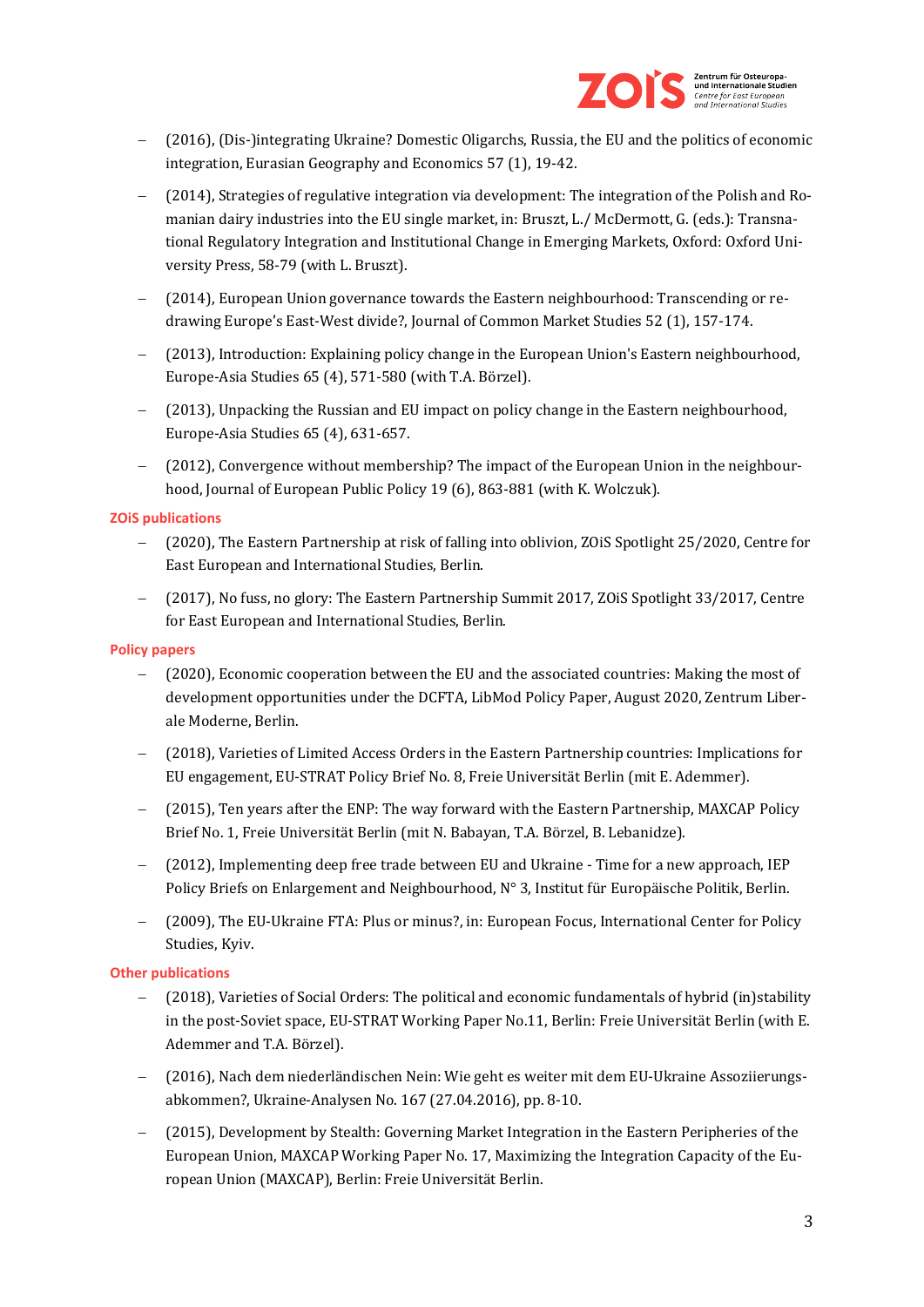

- − (2015), The Developmental Impact of the EU Integration Regime: Insights from the Automotive Industry in Europe's Peripheries, MAXCAP Working Paper No. 16, Maximizing the Integration Capacity of the European Union (MAXCAP), Berlin: Freie Universität Berlin (with L. Bruszt, V. Vukov, E. Bayram, and O. Markiewicz).
- − (2014), Regeltransfer ohne Elitenkonsens? Vorschläge zur Umsetzung des Assoziierungsabkommens mit der Ukraine, Ukraine-Analysen No. 137 (30.09.2014), 2-3.
- − (2013), Die Europäische Nachbarschaftspolitik: One size fits all oder differenzierte Strategie?, in: Stratenschulte, Eckart D. (ed.): Europas stragetische Ansätze für die Nachbarregionen, Baden Baden: Nomos, 29-53.
- − (2012), Achieving regulatory convergence in the Eastern neighbourhood: What's the right toolbox?, in: Börzel, Tanja A./Böttger, Katrin (eds.), Policy change in the EU's immediate neighbourhood: A Sectoral Approach, Baden-Baden: Nomos, 77-97.
- − (2011), Organizing regulatory convergence outside the EU: Setting policy-specific conditionality and building domestic capacities, KFG Working Paper Series, No. 33, Kolleg-Forschergruppe (KFG) "The Transformative Power of Europe", Berlin: Freie Universität Berlin.
- − (2011)' Solidarität aus Eigennutz und Überzeugung, in: Eckart D. Stratenschulte (Hg.), Europa kontrovers, Bonn: Bundeszentrale für politische Bildung.
- − (2010), Differential empowerment for institutional change State and non-state actors in Eastern Europe, in: Fischer, Sabine/ Pleines, Heiko (eds.): Civil Society in Central and Eastern Europe, Stuttgart: Ibidem, 103-116.
- − (2010), À la carte Ukrainische Positionen zum Freihandel mit der EU, in: Osteuropa, 2-4/2010, 159-172.
- − (2009), Transnationalization and change in economic institutions: The case of Ukraine and industrial standards regulations, in: Bruszt, Laszlo/ Holzhacker, Ron (eds.): The Transnationalization of States, Economies and Civil Societies. New Modes of Governance in Europe, New York: Springer, 107-133.
- − (2008), FTA+ statt Mitgliedschaft? Über ukrainische Interessenlagen und europäische Handlungsspielräume, in: Ukraine-Analysen 44, Forschungsstelle Osteuropa, Bremen: Universität Bremen.

## **RESEARCH GRANTS**

## 2021−2024 **German Federal Ministry of Education and Research (BMBF)**

 $(\text{\textsterling} 180.000)$ , Research project "China, the EU and policy space for development in Eastern Europe and Eurasia" as part of the collaborative project "Local perspectives on transregional processes of re- and de-entanglements" (with Claudia Derichs, Andreas Eckert, Kai Kresse, Gwendolyn Sasse, Nadja-Christina Schneider, Manja Stephan-Emmrich, Conrad Schetter et al)

## 2016−2019 **Horizon 2020 of the European Union**

 $(\text{\textsterling 2.400.000})$ , Collaborative project EU-STRAT "The EU and Eastern Partnership countries – An inside-out analysis and strategic assessment" (with Tanja A. Börzel,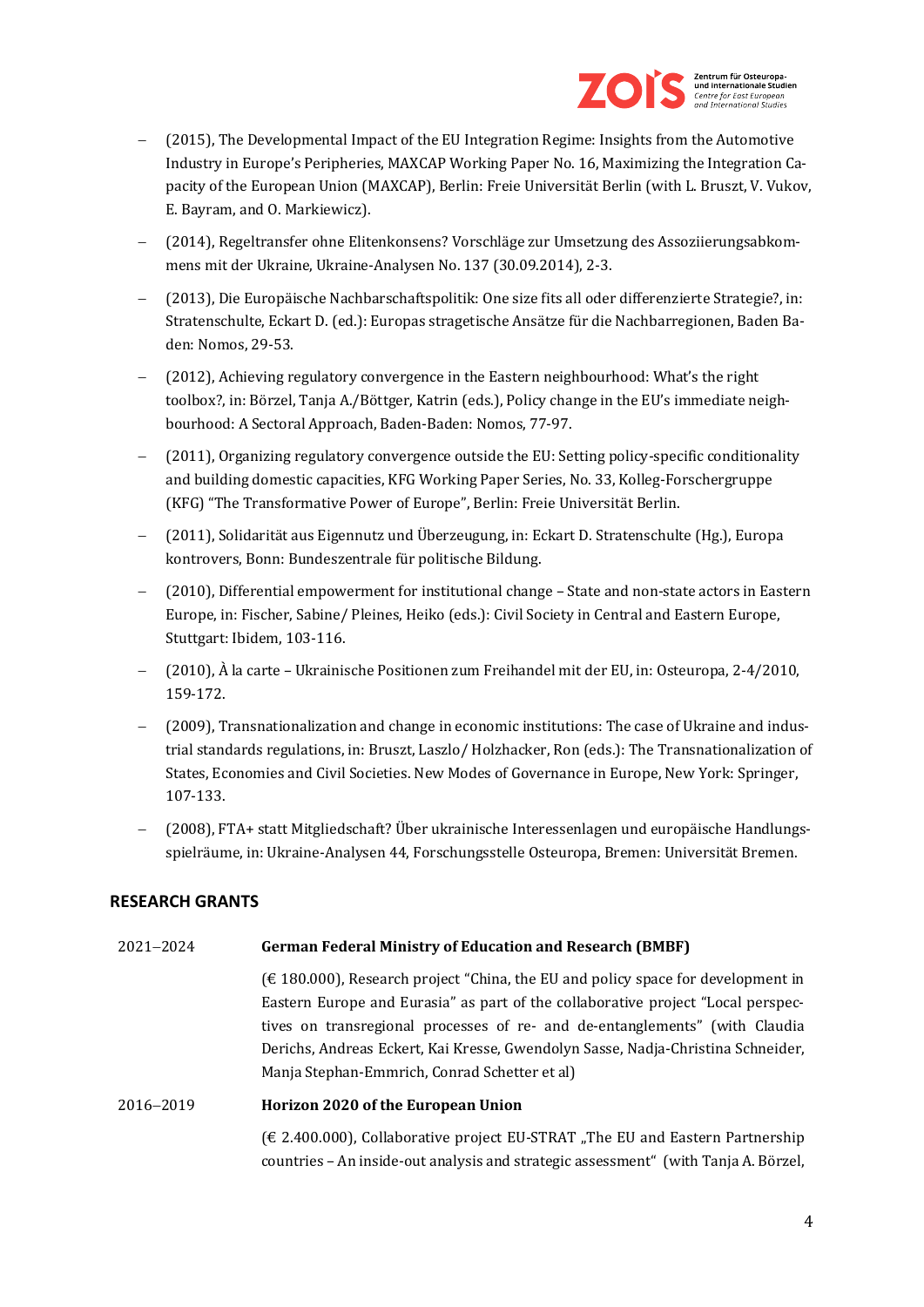

Antoaneta Dimitrova, Rilka Dragneva, Laure Delcour, Ildar Gazizullin, Dirk Lehmkuhl, Ina Ramasheuskaya, Ramunas Vilpišauskas et al)

# 2013−2016 **7th Framework Program of the European Union**

(€ 2.500.000), Collaborative project MAXCAP (with Tanja A. Börzel, Antoaneta L. Dimitrova, Dorothee Bohle, László Bruszt, Meltem Müftüler-Baç, Frank Schimmelfennig, Ulrich Sedelmeier et al)

## **SCHOLARSHIPS AND AWARDS**

| 2016-2017 | Selected participant of the ProFiL program, a joint leadership program for Women<br>in Science by Technical University of Berlin, Humboldt-Universität zu Berlin and<br>Freie Universität Berlin. |
|-----------|---------------------------------------------------------------------------------------------------------------------------------------------------------------------------------------------------|
| 2010-2011 | Postdoctoral fellowship, Research Group "The transformative power of Europe",<br>Freie University Berlin, German National Science Foundation (DFG), $(\in 36.000)$                                |
| 2009-2010 | Pre-doctoral scholarship, European University Institute, Florence, Italy, $(\text{\textsterling} 14.000)$ .                                                                                       |
| 2006-2009 | Pre-doctoral scholarship, German Academic Exchange Service (DAAD), $(\text{\textsterling} 43.200)$ .                                                                                              |
| 2003-2004 | Fellowship for completing MA in Russian Studies, European University St. Peters-<br>burg, DAAD, $(\text{\textsterling}12.000)$ .                                                                  |

## **ADVISORY CAPACITY AND MEDIA**

## **Presentations and expert talks**

- − "Market integration and room for development in the peripheries", Online-Discussion, ZOiS, January 2021.
- − "Integrating Eastern Partnership countries into European value chains", German Eastern Business Association and German Economic Team/Berlin Economics, December 2020.
- − "Eastern Partnership 2.0, Prospects for economic cooperation between the EU and associated countries", Online briefing with Johann Saathoff, Member of the German Bundestag,
- − Coordinator for Intersocietal Cooperation with Russia, Central Asia and the Eastern Partnership Countries, Zentrum Liberale Moderne, November 2020.
- − "Status and perspectives of the Eastern Partnership", Discussion with Members of the German Bundestag, Zentrum Liberale Moderne, October 2020.
- − "Turning Association Agreements into a tool for development", ZOiS Webinar, May 2020.
- − Informal expert talk with Members of the European Parliament on the Eastern Partnership of the European Union, February 2020.
- − "Reforming EU external relations: Integrating neighbors below membership", Annual conference of the Institute for European Politics, September 2018, Berlin.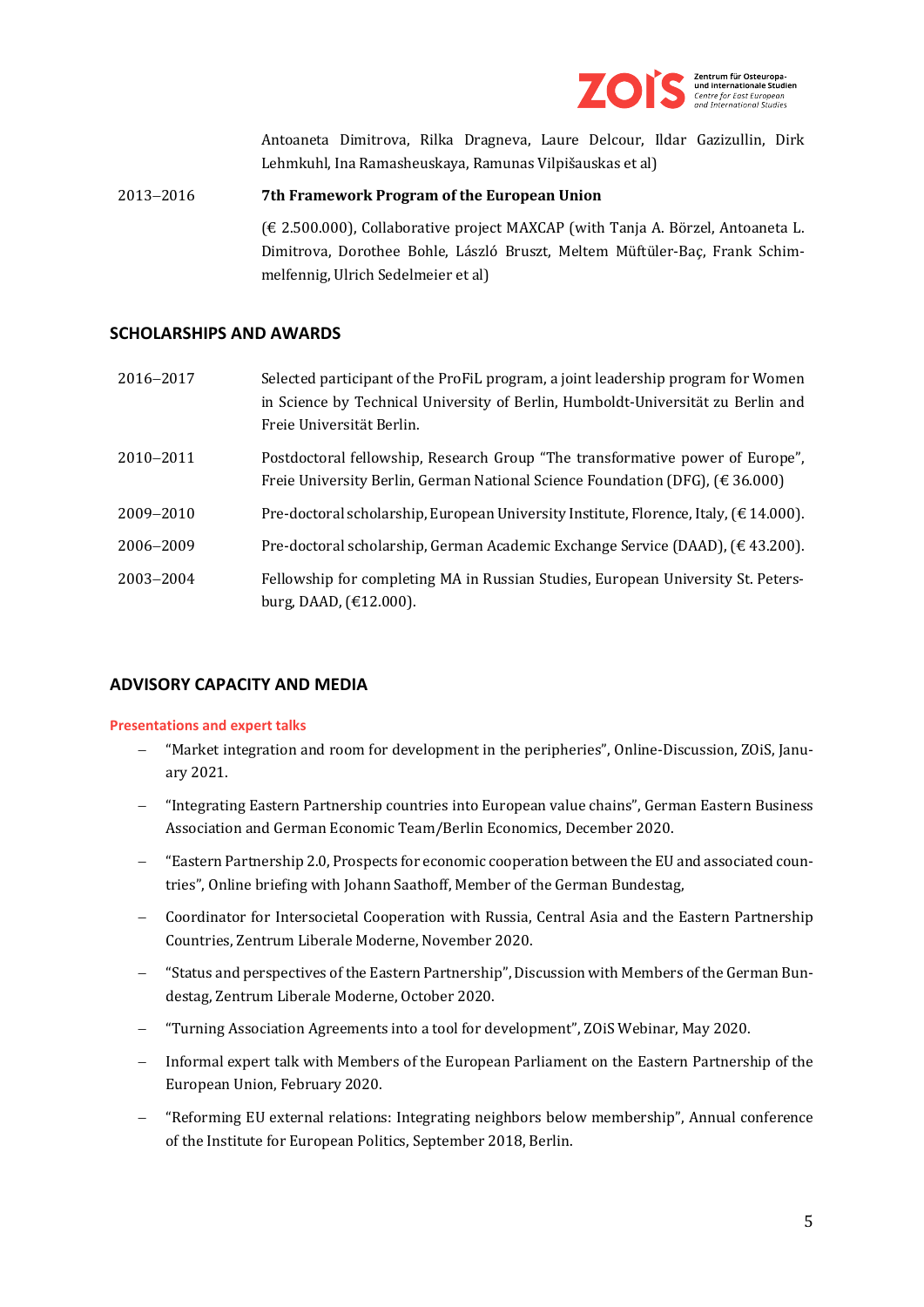

- − "Economic and political consequences of the EU-Ukraine Association Agreement", Panel discussion with representatives of the Federal Foreign Office and Bertelsmann Foundation, European Academy Berlin, May 2018, Berlin.
- − "The EU and its neighbourhood relations", Federal Foreign Office/Policy Planning Division, April 2018, Berlin.
- − "Trends in the relations between the U.S., Russia, the EU and Eastern Partnership countries", Scenario workshop organized by the Center for Transatlantic Relations at Johns Hopkins University SAIS and the Robert Bosch Center for Central and Eastern Europe, Russia, and Central Asia, German Council on Foreign Relations, 2017, Berlin.
- − "The Deep and Comprehensive Free Trade Agreement between the EU and Ukraine: Blessing or Curse?", European Academy Berlin, November 2015, Berlin.
- − "The EU and its Eastern Neighborhood, Challenges and Prospects", Permanent Mission of France to the EU, February 2015, Brussels.
- − "EU-Russia relations under sanctions: politics, economy and human dimension", Institute for World Economy and International Relations, Russian Academy of Sciences, December 2014, Moscow.
- − Member of the expert group "Germany's policy toward Eastern Europe after the Ukraine crisis", organized by the German Association for East European Studies and funded by the Federal Foreign Office, 2014.

#### **Podcasts**

- − "Market integration and room for development in Europe's peripheries: Constraint or opportunity?", Roundtable Osteuropa 16/2020, Podcast discussion with László Bruszt and Vera Scepanovic.
- − "Ukraine on the eve of presidential elections", Roundtable Osteuropa 1/2019, Podcast discussionwith Gwendolyn Sasse and Regina Elsner.

## **Media**

- − Associated Press, Dagens industri, DRadio Wissen, Eur@dioNantes, Information, radioBERLIN 88,8/rbb, Ria Novosti, marktreport
- − Topics: European economic integration, EU trade policy, China's Belt and Road initiative, EU-Russia relations, EU-Ukraine relations.

## **SELECTED PRESENTATIONS AND INVITED TALKS (SINCE 2014)**

Conferences Political Science Day der Österreichischen Vereinigung für Politikwissenschaft und der Central European University, 2020. Dreiländertagung der Vereinigungen für Politikwissenschaft in Deutschland, Österreich und der Schweiz, 2019. German Association for Political Science, 2018. European Union Studies Association, 2015, 2017. American Political Science Association, 2014, 2015. ECPR Joint Sessions, 2014.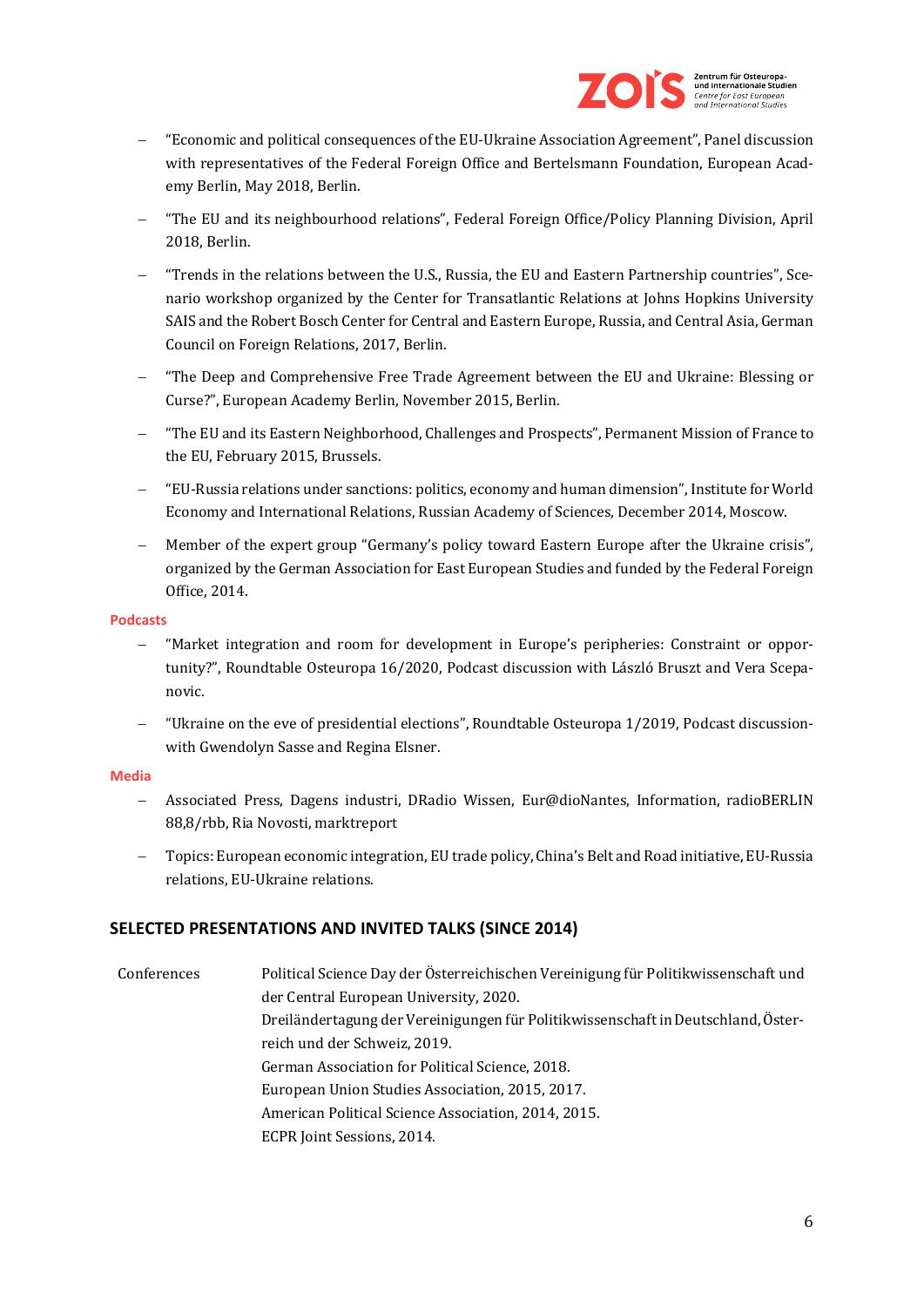

Invited Talks Annual Meeting of the European Integration Working Group (Arbeitskreis Europäische Integration e.V.) "The benefits of the EU internal market for EU citizens", online, 2020. Network External Democracy Promotion, Leuphana University of Lüneburg, 2018. Research Group (KFG) "The transformative power of Europe", Freie Universität Berlin, 2018. Workshop "Growth and redistribution in Limited Access Orders", Ludwig-Maximilians-Universität Munich, 2017. Conference "The political and economic consequences of EU enlargement", Sabanci University, Istanbul, 2015. Conference "EU integration and diverging pathways away from the periphery in Europe", European University Institute, 2014.

## **TEACHING**

| Graduate      | Otto-Suhr-Institute for Political Science, Freie Universität Berlin               |
|---------------|-----------------------------------------------------------------------------------|
|               | The political economy of energy security in Eastern Europe and Russia (in German) |
|               | Transnationalization and institutional change - a regional comparison (EU,        |
|               | NAFTA/USMCA, MERCOSUR) (in German)                                                |
|               | Transnationalization of states, economies and civil societies                     |
|               | The EU in a multipolar world" (with Andrey Baykov, Moscow Institute for Interna-  |
|               | tional Relations) (in German)                                                     |
|               | Institutional change in Eastern Europe (in German)                                |
| Undergraduate | Otto-Suhr-Institute for Political Science, Freie Universität Berlin               |
|               | The politics of market integration                                                |
|               | The political economy of European integration (in German)                         |
|               | The European Union's external economic relations (in German)                      |
|               | Introduction to Europeanization research (in German)                              |
| Supervision   | Otto-Suhr-Institute for Political Science, Freie Universität Berlin               |
|               | Supervision of bachelor and master theses and doctoral dissertations              |
|               | Supervision of doctoral students and member in numerous dissertation              |
|               | committees                                                                        |

## **PROFESSIONAL AND DEPARTMENT SERVICE**

#### **Reviewer**

Democratization, East European Politics, Europe-Asia Studies, European Political Science Review, European Union Politics, Journal of Eurasian Studies, Journal for European Integration, Journal of Common Market Studies, Journal of European Public Policy, Public Administration, Regulation and Governance, Review of International Political Economy.

#### **Panel Organizer**

ISA 2014; EUSA 2015; DVPW 2018, 2021; ASN 2021